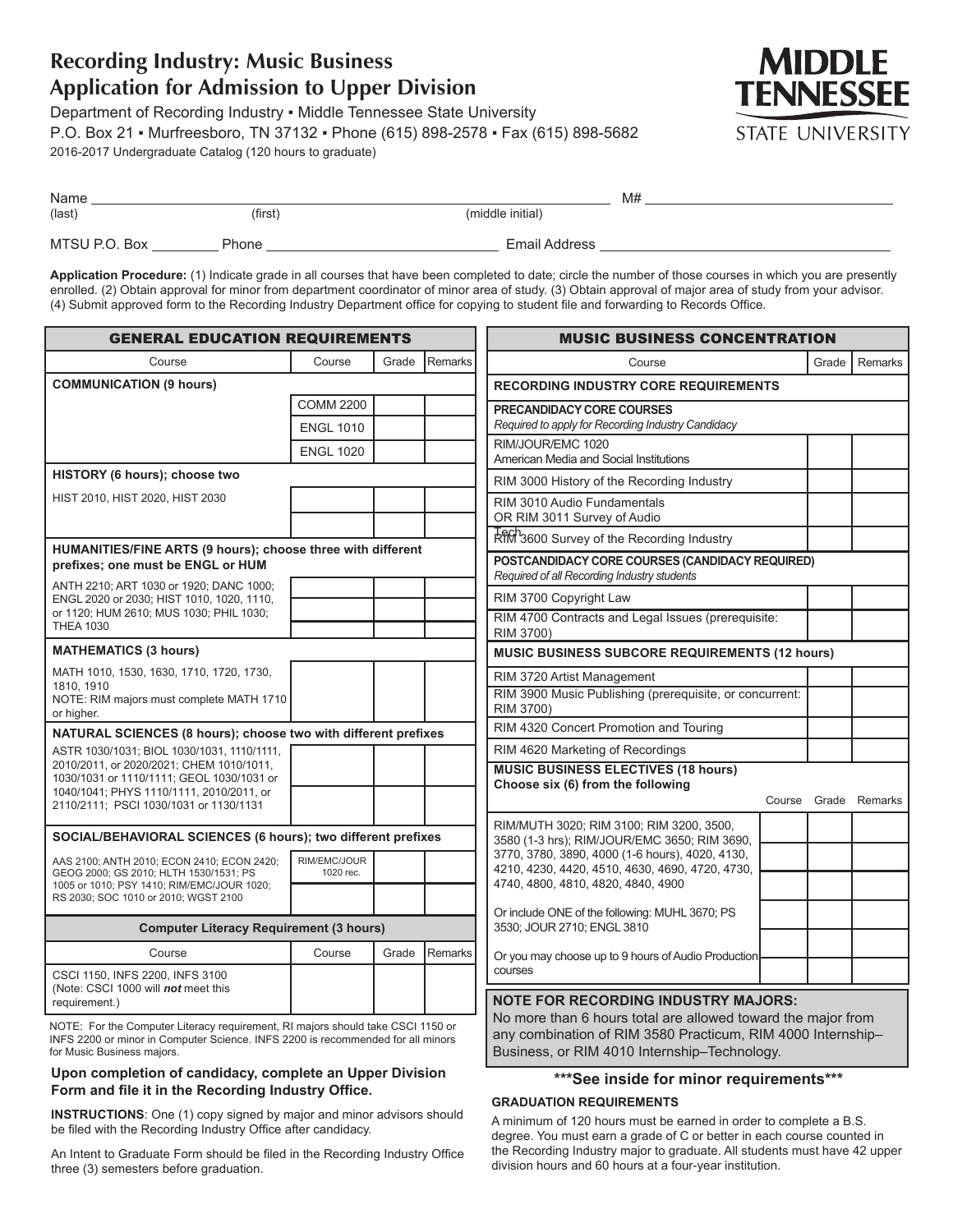## MINOR OPTIONS **CHOOSE ONE MINOR FROM LIST**

**All Recording Industry Music Business majors are required to complete one minor chosen from the minors below.** 

**All minors require a minimum 2.00 GPA in the minor coursework for graduation. Certain minors have additional stipulations.**

| <b>BUSINESS ADMINISTRATION MINOR</b>                                                                                   |                |       |  |  |
|------------------------------------------------------------------------------------------------------------------------|----------------|-------|--|--|
| Course                                                                                                                 | <b>Sem Hrs</b> | Grade |  |  |
| ACTG 2110 and 2120 Principles of<br>Accounting I, II, or ACTG 3000 Survey of<br><b>Accounting for General Business</b> | 6<br>3         |       |  |  |
| INFS 2200 Introduction to Microcomputing<br>or INFS 3100 Principles of Management<br><b>Information Systems</b>        | 3              |       |  |  |
| FIN 3000 Principles of Finance Management<br>or FIN 3010 Business Finance                                              | 3              |       |  |  |
| BLAW 3400 Legal Environment of Business<br>or BLAW 3430 Commercial Law                                                 | 3              |       |  |  |
| <b>MGMT 3610 Principles of Management</b>                                                                              | 3              |       |  |  |
| MKT 3820 Principles of Marketing                                                                                       | 3              |       |  |  |
| <b>Total Hours</b>                                                                                                     | 18/21          |       |  |  |

| <b>MANAGEMENT MINOR</b>                                                                            |                |       |  |  |
|----------------------------------------------------------------------------------------------------|----------------|-------|--|--|
| Course                                                                                             | <b>Sem Hrs</b> | Grade |  |  |
| MGMT 3610 Principles of Management                                                                 | 3              |       |  |  |
| MGMT 3620 Operations Management                                                                    | 3              |       |  |  |
| ACTG 3000 Survey of Accounting for<br>General Business or ACTG 2110<br>Principles of Accounting I* | 3              |       |  |  |
|                                                                                                    | 3              |       |  |  |
|                                                                                                    | 3              |       |  |  |
|                                                                                                    | 3              |       |  |  |
| <b>Total Hours</b>                                                                                 | 18             |       |  |  |

Plus choose 9 credit hours of management electives. BIA 2610 is a prerequisite for MGMT 3620.

——————–

| <b>ENTREPRENEURSHIP MINOR</b>             |                |       |  |  |
|-------------------------------------------|----------------|-------|--|--|
| Course                                    | <b>Sem Hrs</b> | Grade |  |  |
| ENTR 2900 Entrepreneurship                | 3              |       |  |  |
| FIN 3040 Finance for Entrepeneurs         | 3              |       |  |  |
| MKT 3200 Marketing for Entrepreneurs      | 3              |       |  |  |
| ENTR/MGMT 4920 Small Business Management  | 3              |       |  |  |
| ACTG 2110 or 3000                         | 3              |       |  |  |
| Approved elective (consult minor advisor) | 3              |       |  |  |
| <b>Total Hours</b>                        | 3              |       |  |  |

——————– **MARKETING MINOR Course Sem Hrs Grade** MKT 3820 Principles of Marketing 3 ACTG 2110 Principles of Accounting I or ACTG 3000 Survey of Accounting for General Business\* 3 3 3 3 3 Total Hours 18

Plus choose 12 credit hours of marketing electives.

*\*NOTE: Although the Jones College of Business does not require accounting for the Entrepreneurship, Management, or Marketing minors, the Department of Recording Industry requires persons concentrating in Music Business who minor in Management or Marketing to take an accounting course.*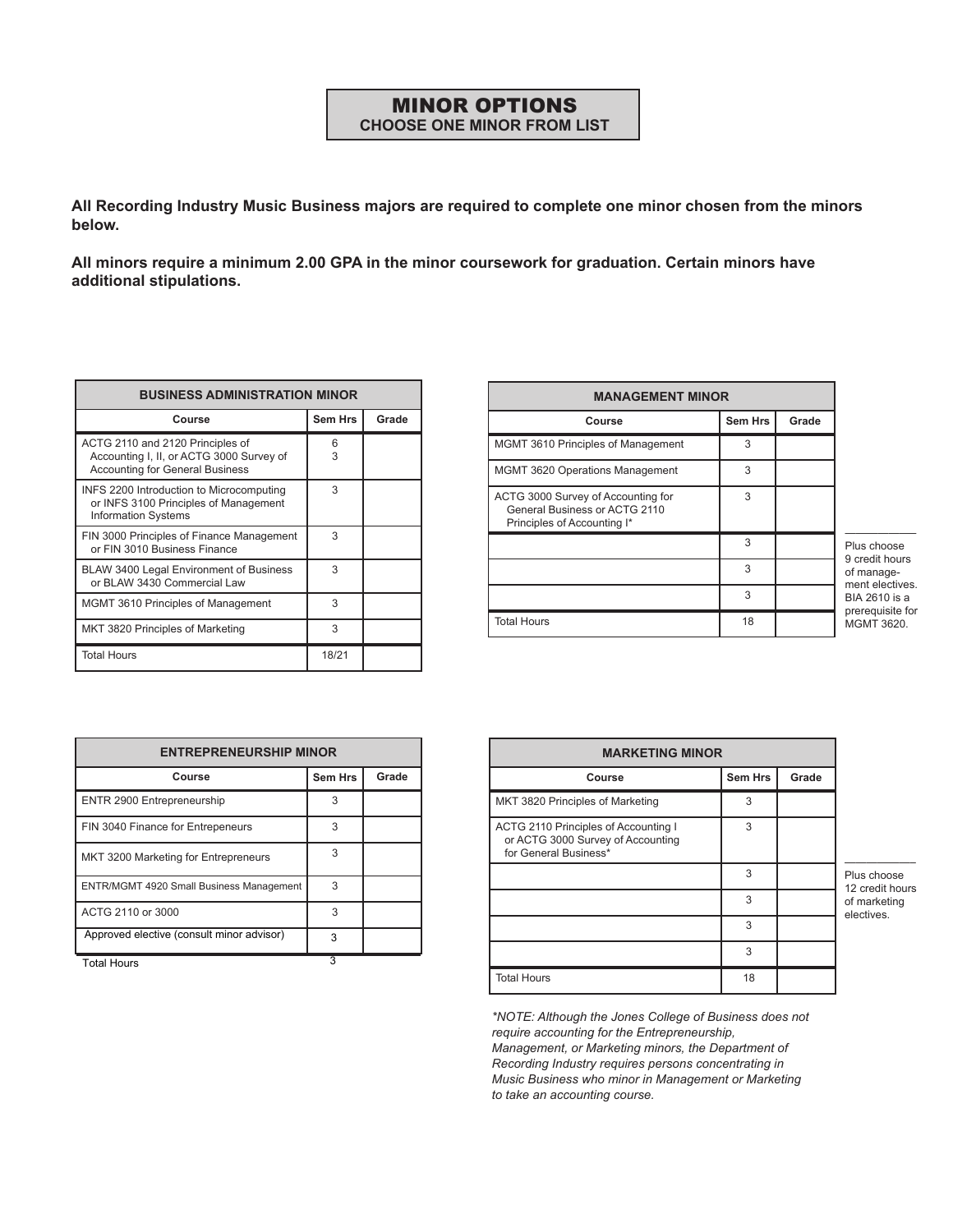|                                                                                                          | <b>MASS COMMUNICATION MINOR (JOURNALISM)</b> |       |                                 |  |  |
|----------------------------------------------------------------------------------------------------------|----------------------------------------------|-------|---------------------------------|--|--|
| Course                                                                                                   | <b>Sem Hrs</b>                               | Grade |                                 |  |  |
| ACTG 2110 Principles of Accounting I<br>or ACTG 3000 Survey of Accounting for<br><b>General Business</b> | 3                                            |       | Required<br>courses             |  |  |
| JOUR 4250 Mass Media Law                                                                                 | 3                                            |       |                                 |  |  |
| JOUR 2710 Media Writing                                                                                  | 3                                            |       |                                 |  |  |
| JOUR 3090 Reporting                                                                                      | 3                                            |       |                                 |  |  |
| JOUR 3530 Feature Writing                                                                                | 3                                            |       |                                 |  |  |
| JOUR 3000 Introduction to Motion Pictures OR<br>EMC 3000 Films and Filmmakers                            | 3                                            |       | Plus choose 2<br>courses from   |  |  |
| JOUR 3450 Editing                                                                                        | 3                                            |       | the electives<br>listed in this |  |  |
| JOUR 3510 Media History and<br><b>American Culture</b>                                                   | 3                                            |       | section.                        |  |  |
| JOUR 3520 Special Topics in Professional<br><b>Issues</b>                                                | 3                                            |       |                                 |  |  |
| JOUR 3590 Magazine Writing and<br>Editing                                                                | 3                                            |       |                                 |  |  |
| JOUR/EMC/RIM 3650 Free<br>Expression, Mass Media, and the<br>American Public                             | 3                                            |       |                                 |  |  |
| JOUR/EMC 4210 Mass<br>Communication and Society                                                          | 3                                            |       |                                 |  |  |
| JOUR 4300 Reviewing and Criticism                                                                        | 3                                            |       |                                 |  |  |
| JOUR 4440 Advanced Reporting                                                                             | 3                                            |       |                                 |  |  |
| JOUR/EMC 4660 Scientific Approaches to<br>Media                                                          | 3                                            |       |                                 |  |  |
| JOUR 4780 Media and Markets                                                                              | 3                                            |       |                                 |  |  |
| JOUR/EMC 4790 Global News and<br><b>World Media Cultures</b>                                             | 3                                            |       |                                 |  |  |
| JOUR/EMC 4850 Ethics and Mass<br>Communication                                                           | 3                                            |       |                                 |  |  |
| EMC 3020 Screenwriting I                                                                                 | 3                                            |       |                                 |  |  |
| EMC 3060 Writing for Digital Media                                                                       | 3                                            |       |                                 |  |  |
| JOUR 3430 Electronic Media<br><b>News Writing</b>                                                        | 3                                            |       |                                 |  |  |
| JOUR 3500 Electronic Media News<br>Reporting and Producing                                               | 3                                            |       |                                 |  |  |
| EMC 3570 Broadcast Announcing/<br>Performance                                                            | 3                                            |       |                                 |  |  |
| JOUR 3740 Advanced Electronic Media<br>News Reporting and Producing                                      | 3                                            |       |                                 |  |  |
| EMC 4020 Scriptwriting II                                                                                | 3                                            |       |                                 |  |  |
| PHOT 2050 Basic Black and White<br>Photography                                                           | 3                                            |       |                                 |  |  |
| <b>Total Hours</b>                                                                                       | 21                                           |       |                                 |  |  |

|                                                                                                          | <b>MASS COMMUNICATION MINOR (PUBLIC RELATIONS)</b> |       |                               |  |
|----------------------------------------------------------------------------------------------------------|----------------------------------------------------|-------|-------------------------------|--|
| Course                                                                                                   | <b>Sem Hrs</b>                                     | Grade |                               |  |
| ACTG 2110 Principles of Accounting I<br>or ACTG 3000 Survey of Accounting for<br><b>General Business</b> | 3                                                  |       | Required<br>courses           |  |
| JOUR 4250 Mass Media Law                                                                                 | 3                                                  |       |                               |  |
| JOUR 2710 Media Writing                                                                                  | 3                                                  |       |                               |  |
| PR 2040 Public Relations Principles                                                                      | 3                                                  |       |                               |  |
| PR 3360 Strategic Communication Writing<br>for Public Relations                                          | 3                                                  |       |                               |  |
| PR 3380 Public Relations Publications                                                                    | 3                                                  |       | Plus choose                   |  |
| PR 3400 Case Studies in Public Relations                                                                 | 3                                                  |       | courses from<br>the electives |  |
| PR 4740 Public Relations Campaigns                                                                       | 3                                                  |       | listed in this<br>section.    |  |
| JOUR 3510 Media History and American<br>Culture                                                          | 3                                                  |       |                               |  |
| JOUR 3530 Feature Writing                                                                                | 3                                                  |       |                               |  |
| JOUR 3590 Magazine Writing and<br>Editina                                                                | 3                                                  |       |                               |  |
| JOUR/EMC 3650 Free Expression,<br>Mass Media, and the American Public                                    | 3                                                  |       |                               |  |
| JOUR/EMC 4210 Mass Communication<br>and Society                                                          | 3                                                  |       |                               |  |
| JOUR/EMC 4660 Scientific Approaches to<br>Media                                                          | 3                                                  |       |                               |  |
| JOUR 4780 Media and Markets                                                                              | 3                                                  |       |                               |  |
| JOUR/EMC 4790 Global News and<br><b>World Media Cultures</b>                                             | 3                                                  |       |                               |  |
| JOUR/EMC 4850 Ethics and Mass<br>Communication                                                           | 3                                                  |       |                               |  |
| VCOM 2010 Intro to Visual Communication                                                                  | 3                                                  |       |                               |  |
| VCOM 3930 Visual Storytelling for Journalism                                                             | 3                                                  |       |                               |  |
| VCOM 2950 Visual Communication Applications                                                              | 3                                                  |       |                               |  |
| EMC 3020 Screenwriting I                                                                                 | 3                                                  |       |                               |  |
| EMC 3060 Writing for Digital Media                                                                       | 3                                                  |       |                               |  |
| JOUR 3430 Electronic Media News Writing                                                                  | 3                                                  |       |                               |  |
| JOUR 3500 Electronic Media News<br>Reporting and Producing                                               | 3                                                  |       |                               |  |
| EMC 3570 Broadcast Announcing/<br>Performance                                                            | 3                                                  |       |                               |  |
| JOUR 3740 Advanced Electronic Media<br>News Reporting and Producing                                      | 3                                                  |       |                               |  |
| EMC 4020 Screenwriting II                                                                                | 3                                                  |       |                               |  |
| PHOT 2050 Basic Black and White<br>Photography                                                           | 3                                                  |       |                               |  |
| ADV 3020 Principles of Advertising                                                                       | 3                                                  |       |                               |  |
| ADV 3480 Media Strategy and Buying                                                                       | 3                                                  |       |                               |  |
| ADV 3170 Strategic Communication in<br>Advertising                                                       | 3                                                  |       |                               |  |
|                                                                                                          | 21                                                 |       |                               |  |

> Plus choose 2 courses from the electives listed in this section.